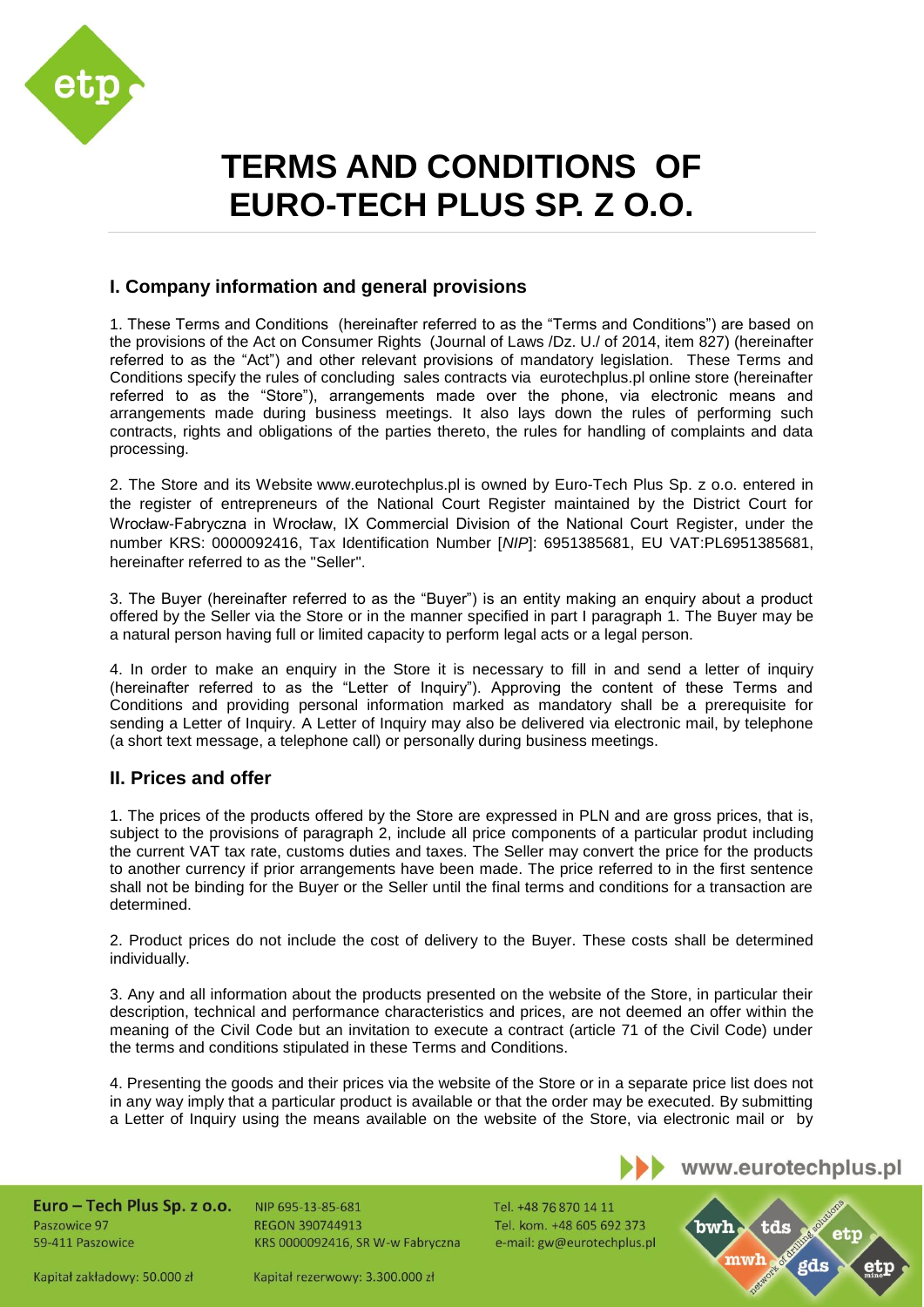

telephone, the Buyer places an offer to buy a given product according to the terms specified in product description; however, the details of the order execution shall be determined individually.

5. Letters of Inquiry may be submitted by the Buyer via the form available at www.eurotechplus.pl, by e-mails or by phone.

6. The Seller reserves the right to change the prices of the products offered by the Store and in separate price lists and the right to add and to delete any products at any time, to introduce, modify and cancel at any time promotional campaigns and discount rules, including discounts offered to store loyalty card holders.

#### **III. Placing and processing orders**

1. Detailed information concerning the Seller's offer is available at [www.eurotechplus.pl.](http://www.eurotechplus.pl/) Letters of Inquiry may be submitted via the website of the Store on in the manner described in part II paragraph 5.

2. After making the functionalities referred to below available and after publishing relevant information on the website of the Store, purchase orders will be received:

a) via electronic mail (e-mail) - after sending the order to the e-mail address [market@eurotechplus.pl;](mailto:market@eurotechplus.pl;)

b) by phone – calling +48 76 870 14 11 on business days from 7:00 a.m. to 3:00 p.m.

c) by sending a short text message (SMS) - after sending a brief text message with the content specified by the Buyer to the mobile phone +48 605692373.

3. In order to access the Store on the website or by means of a mobile application, the Buyer should have access to the computer work station or terminal device with Internet access.

4. In accordance with the laws in force, the Seller reserves the right to limit the provision of services via the Online Store to people who are over 18. In this case, potential Buyers shall be notified thereof.

5. To complete thereon order it is necessary to provide the correct data. The scope of data to be provided to complete the order and the format for transmission of the data are determined individually. Selection of goods ordered by the Buyer is made by adding them to the Letter of Inquiry. Providing data by the Buyer is voluntary.

6. Orders (except for phone orders) may be placed 24 hours a day. Orders placed on Saturdays, Sundays or bank holidays shall be processed on the first business day after the date of placing the order.

7. The Seller reserves the right to verify all orders by phone or e-mail. Any order may be cancelled in the event that it has been impossible to contact the Buyer for 7 (seven) days since the date of placing the order for reasons attributable to the Buyer.

8. The Buyer shall receive a written record of the communication and receipt of personal data referred to in paragraph 5 and a confirmation of the acceptance of the order, on condition that the order can be processed. The aforementioned confirmations shall be provided via electronic mail, by phone or using the Short Message Service (SMS), depending on how the order has been placed.

9. In the event that the order cannot be processed, the Seller shall immediately notify the Buyer and suggest a solution satisfactory to the Buyer.

10. The date of starting order processing shall be the date when the Seller accepted the order for completion.

Euro - Tech Plus Sp. z o.o. Paszowice 97 59-411 Paszowice

NIP 695-13-85-681 **REGON 390744913** KRS 0000092416, SR W-w Fabryczna Tel. +48 76 870 14 11 Tel. kom. +48 605 692 373 e-mail: gw@eurotechplus.pl

www.eurotechplus.pl



Kapitał zakładowy: 50.000 zł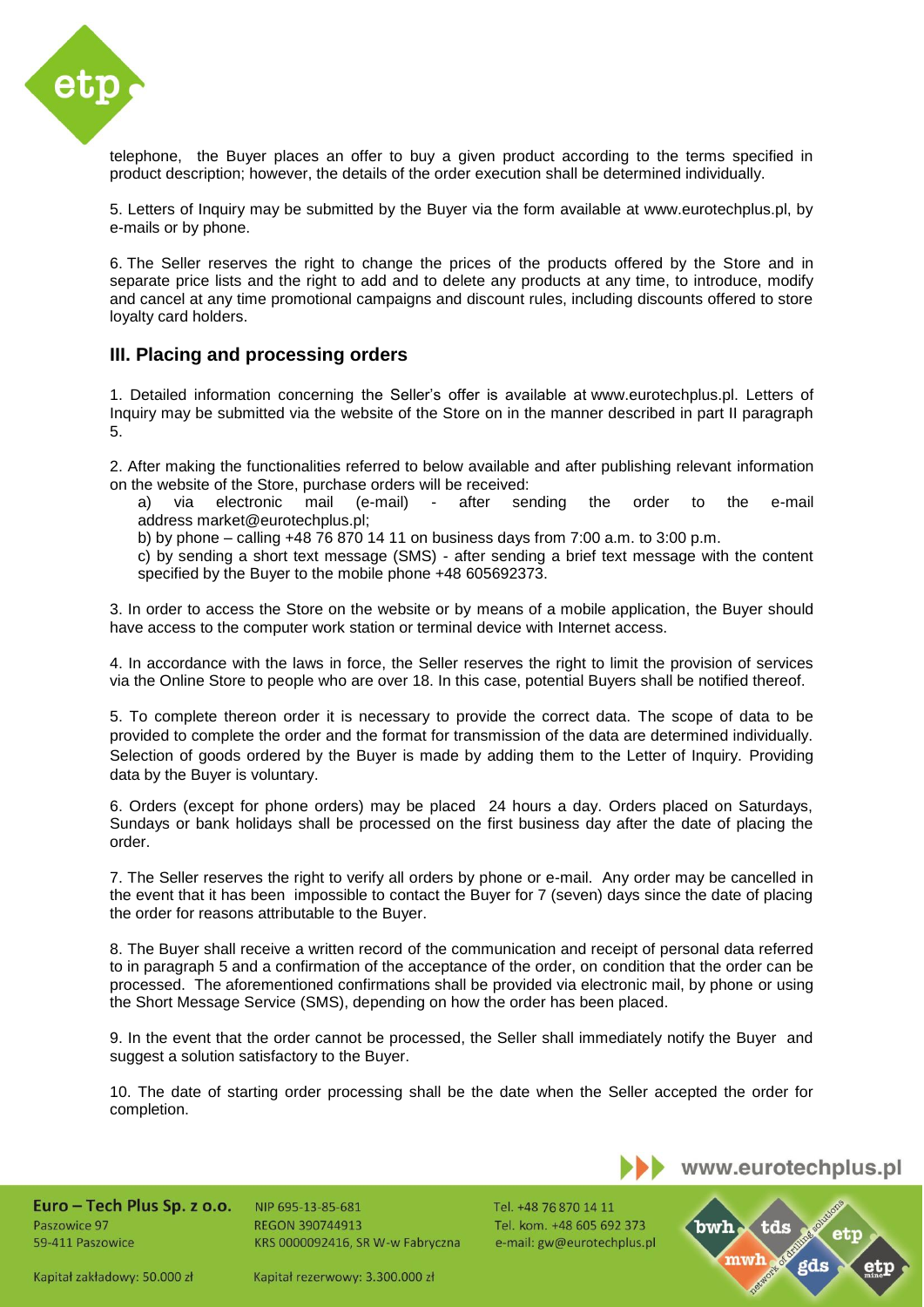

11. In case of doubt, it shall be assumed that the sales contract is concluded on the date of issuing an invoice or a cash register receipt by the Seller. A contract between the Buyer and the Seller related to the purchase of a given product is concluded for a limited time and expires on the order completion date. The place of performance associated with the purchase of the products shall be the delivery address indicated by the Buyer, except for the products received by the Buyer in person, where the place of performance shall be the collection point specified by the Buyer.

12. The goods shall be ready for dispatch on the date agreed with the Buyer.

13. The total order lead time shall include time of delivery handled by a third party providing courier or mail services.

14. The Seller may, for information purposes, determine the estimated order lead time for all the offered products, specifying the number of hours or business days between the time of confirmation of acceptance of the order for processing and the time needed to prepare the products for shipment. The order for the goods of different order lead time shall be shipped after the entire order is completed, that is after the lapse of the longest time given for the ordered products, unless the parties agree otherwise.

15. The Seller reserves the right to extend the order lead time.

16. If the Buyer exercises their right to modify or cancel the order, referred to in chapter IV paragraph 1, the Seller shall, within 14 (fourteen) business days after modifying or cancelling the order, refund the amount paid by the Buyer either in part (in case of excess funds generated due to modifying the order) or in full (if the order is cancelled) to the bank account specified by the Buyer.

17. A corresponding cash register receipt or a VAT invoice shall be issued for all orders, according to the Buyer's preference and according to the information provided when placing the order.

18. In the case of deferred payment, the Buyer shall confirm the receipt of purchase invoice.

19. A sales contract shall be concluded according to the provisions of these Terms and Conditions .

## **IV. Order cancellation**

1. Any order may be cancelled by the Buyer by phone or via electronic mail before it has been accepted for processing.

2.The Seller reserves the right to refuse to process an order placed by the Buyer that refused to accept a COD (cash-on-delivery) order before.

3. The Seller may cancel an order if within 7 (seven) days after accepting the order for processing the Seller is not able to authorise the payment transaction in the electronic payment system of the bank or a company making electronic payments to the Seller or until the full payment (making the execution of the order possible) is transferred to the bank account of the Seller (in the case of orders that should be paid prior to shipment) or in the event that the purchase order is not confirmed by the Buyer within the given deadline in the manner specified by eurotechplus.pl (in the case of COD orders).

4. An order may also be cancelled by the Seller if the Buyer fails to collect the shipped items or they are returned to the registered office of the company.

5. The Seller reserves the right not to accept, to delay or or cancel an order as well as to rescind a contract due to inaccurately placed order, providing inaccurate or incorrect information concerning the Buyer or parameters of the order (in this case - when the attempts to verify these data have proved to be ineffective) and due to breach of the rules specified in these Terms and Conditions .

Euro - Tech Plus Sp. z o.o. Paszowice 97 59-411 Paszowice

NIP 695-13-85-681 **REGON 390744913** KRS 0000092416, SR W-w Fabryczna Tel. +48 76 870 14 11 Tel. kom. +48 605 692 373 e-mail: gw@eurotechplus.pl

www.eurotechplus.pl

tds

bwh

Kapitał zakładowy: 50.000 zł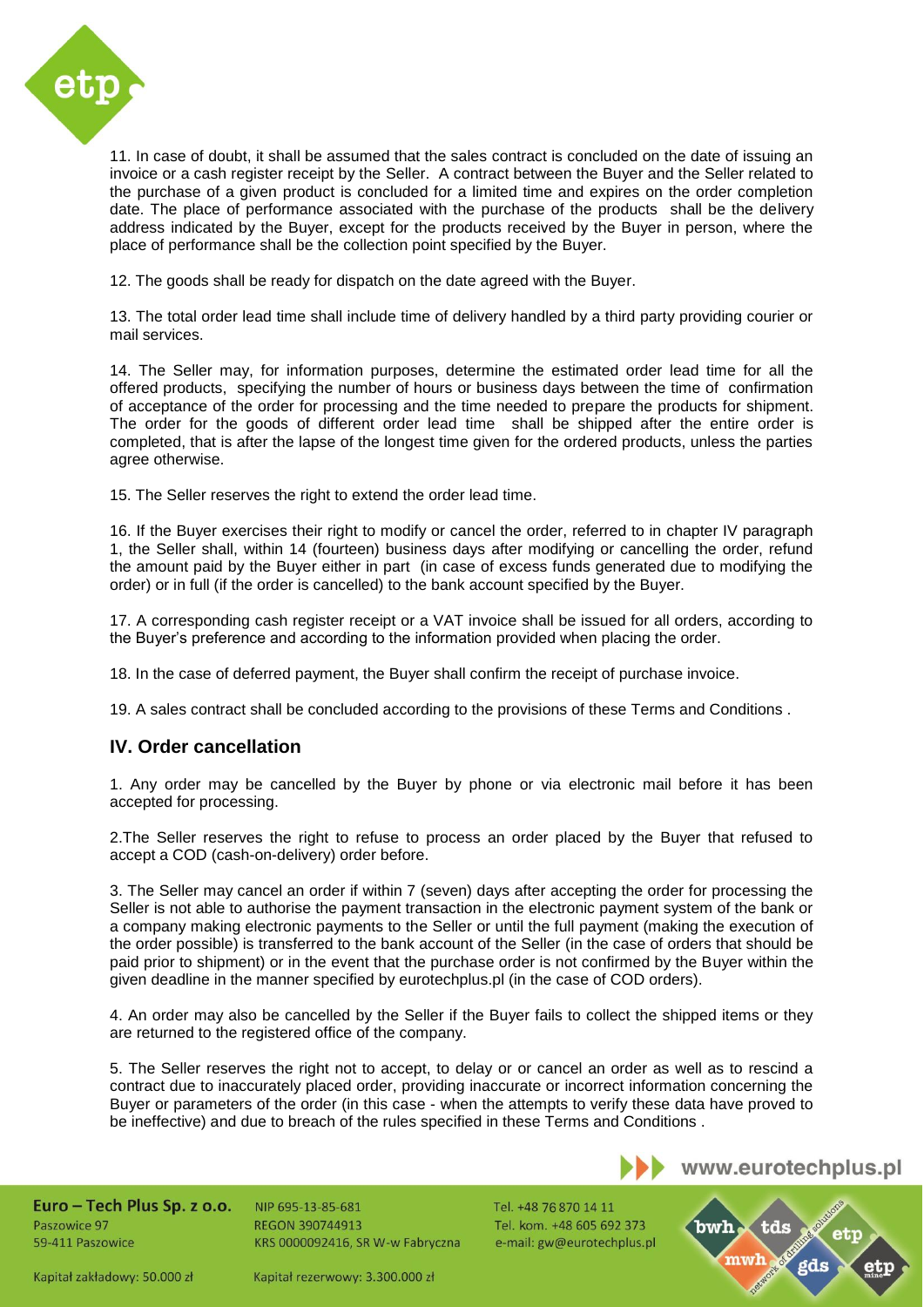

# **V. Method of payment**

1.Subject to part 4 paragraph 3, the customer has the following options of payment:

a) payment by wire transfer - after placing an order (all the information necessary to make the wire transfer shall be provided to the Buyer by the Seller),

b) payment in cash on delivery, by delivering cash to the registered office of the company, by postal order or via a courier, respectively,

c) by payment card or via so called Fast Bank Transfer - when placing an order or on delivery, provided that a third party delivering the ordered products accepts payments by card on delivery.

2. Authorisation and validation of electronic payments is performed via a website of a relevant bank or a company handling electronic payments.

3. The Seller reserves the right to determine the method of payment for the order (depending on the method of placing an order, the value of ordered products and the method of delivery/receipt of the ordered products). Combining various payment methods to pay for the order is not possible, unless previously authorized by the Seller.

4. The Seller shall not be liable for delayed bank wire transfers or authorisations of electronic payments resulting from the fault of a relevant bank or company handling electronic payments acting on behalf of the Buyer.

5. In the case of an overpayment or if it is necessary for the Seller to refund excess amount paid by the Buyer, when due to reasons not attributable to the Seller the identification of the bank account from which the payment has been made is impossible, the overpayment will be refunded to the Buyer in the manner agreed upon with the Buyer by phone or e-mail.

6. In the event that the Buyer is entitled to reimbursement of the payment made, including the reimbursement of overpayment, reimbursement of payment made for returned goods or if a complaint is deemed justified, the Seller shall not be liable for failure to reimburse the payment made or any delay in effecting the reimbursement if the Buyer, despite receiving a notice in writing sent by the Seller to its e-mail address, fails to specify the details of the bank account to which the payments should be reimbursed or fails to provide the Seller with all the information necessary to make reimbursement. The Seller shall not be held responsible for failure to refund the Buyer or delay in doing so, if this is caused by failure on the part of the Buyer to provide accurate and correct personal data (first name, surname, address) or the bank account number needed to make a refund.

#### **VI. Delivery terms**

1. Shipments shall be delivered to the address indicated by the Customer in the purchase order as the delivery address.

2. The Store shall deliver the goods ordered through the Polish Post or specialist Courier or will enable the Buyer to collect the goods in person. The Buyer shall be notified in advance of the currently available delivery methods, including the rules relating to personal collection of goods, by phone or email. The Seller reserves the right to determine the method of delivery of the ordered goods depending on the method of placing an order or the value of the ordered products.

3. The Seller reserves the right to vary shipping costs depending on the method of delivery/collection of the goods, the method of payment, the method of placing an order or the value of the ordered products. For any orders that have not been completed due to the fault of the Buyer, in particular in the event of an unjustified refusal to collect the goods, providing an incorrect address (including the

www.eurotechplus.pl

Euro - Tech Plus Sp. z o.o. Paszowice 97 59-411 Paszowice

NIP 695-13-85-681 **REGON 390744913** KRS 0000092416, SR W-w Fabryczna Tel. +48 76 870 14 11 Tel. kom. +48 605 692 373 e-mail: gw@eurotechplus.pl

bwh tds

Kapitał zakładowy: 50.000 zł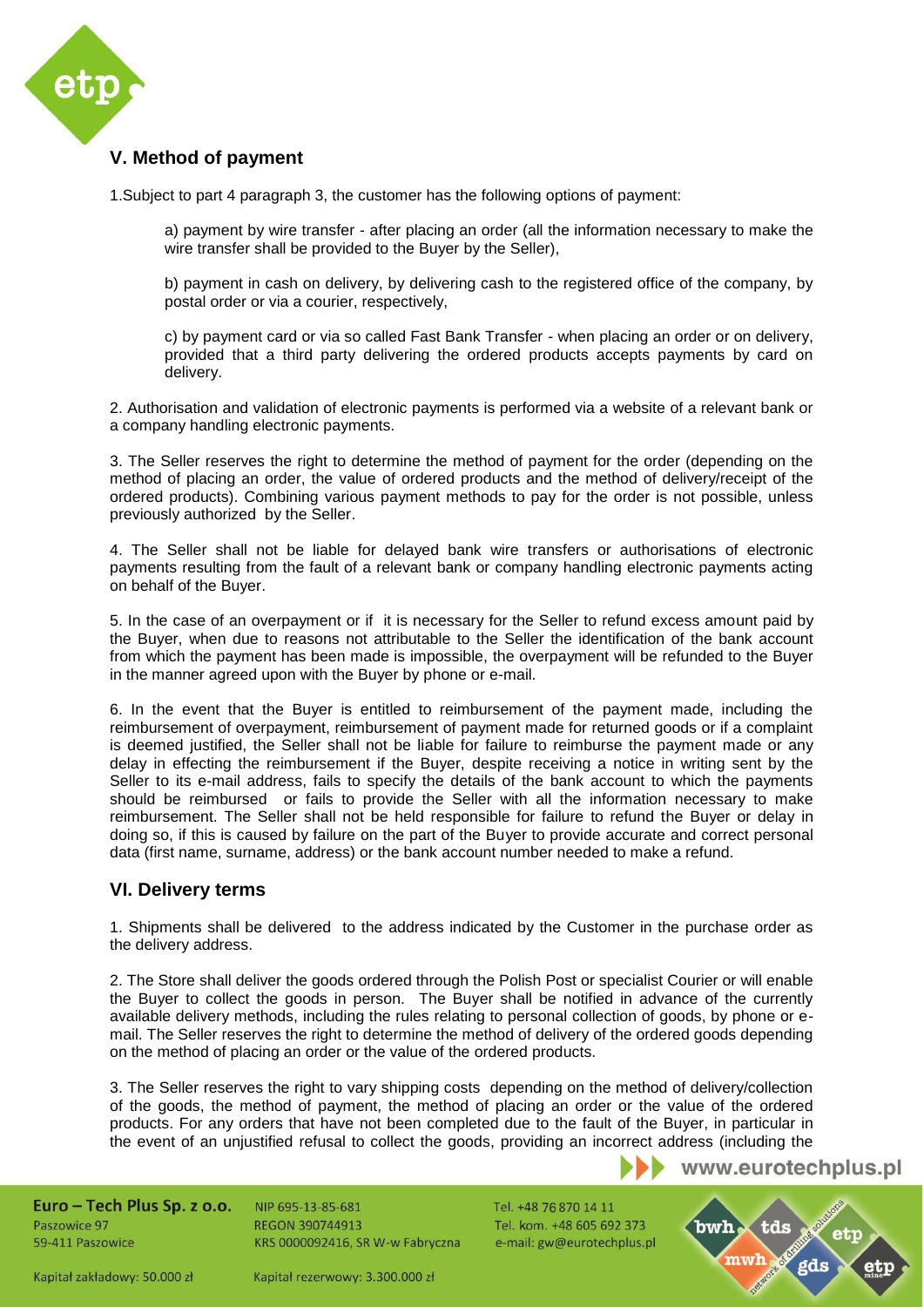

post code), the Seller reserves the right to charge the Buyer with shipping costs related to the necessity to ship the goods again. In the event that delivery address is changed, at the Buyer's request, after the order has been dispatched, the Seller reserves the right to charge any additional costs to the Buyer.

4. By purchasing the goods from the Seller, the Buyer authorises the Seller to conclude a postal and courier services agreement in their name and on their behalf.

5. The Buyer accepts that the total time required to deliver the goods corresponds to the period needed to process the order and the period when the goods are delivered by a third party providing courier or mail services.

6. All shipments are insured.

7. The Buyer is obliged to check whether the consignment arrived in proper, undamaged state. The Buyer shall refuse to accept the consignment if the goods have been tampered with or in the event of non-compliance of the goods with the prior arrangements with the Seller and shall immediately notify the Seller thereof. The above condition will be taken into account by the Seller when making decisions on accepting returns of goods damaged during transport.

8. If the delivered goods are non-compliant with the order the Buyer shall refuse to accept the goods that have not been ordered and immediately notify the Seller thereof.

#### **VII. Guarantee, non-conformity of the goods with the contract, warranty**

1. The Buyer enjoys certain rights arising out of non-conformity of the consumer goods with the contract or out of the warranty for defects which may be exercised under the provisions of the Act of 27 July 2002 on specific terms and conditions of consumer sale and amendments to the Civil Code (Journal of Laws /Dz.U./ of 2002., No. 141, item 1176, as amended) or the Civil Code.

2. In the event that the Buyer exercises the rights referred to in part VII paragraph 1, the following situations shall not constitute grounds for complaint:

a) providing inaccurate or incorrect information concerning the Buyer or parameters of the order;

b) invoking circumstances relating to the technical functioning of software or electronic means of distance communication (such as a web browser of communication links);

c) loss of or damage to the goods, in particular damage caused by improper use or loss or damage of the goods by the Buyer.

3. A prerequisite for the consideration of the complaint and using the guarantee is to have and show the original purchase document (an invoice or a receipt) or to demonstrate otherwise that the goods have been purchased from the Seller. If this is the case, the Buyer, after prior notification provided to the Seller, shall return the goods to the address provided by the Seller. In the situation referred to in the second sentence of paragraph 17 in part III, a receipt or an invoice may be submitted to the Seller in the electronic format sent via electronic mail to the e-mail address [market@eurotechplus.pl](mailto:market@eurotechplus.pl) or in printed format together with the consumer complaint form.

4. The complaint shall include a detailed description of the defect and the date the defect arises. All complaints are dealt with within 14 (fourteen) business days after the day when the defective product was delivered to the Seller, and should this not be possible, the Seller undertakes to inform the Buyer within the period specified above about the deadline for handling the complaint.

5. If a complaint is deemed unjustified or a product was damaged due to the fault of the Buyer, the party lodging the complaint shall bear the cost of return shipping and the cost of packaging. The cost of returning the goods that are the subject of the complaint shall not be reimbursed by the Seller. The Seller shall not accept COD deliveries.

Euro - Tech Plus Sp. z o.o. Paszowice 97 59-411 Paszowice

NIP 695-13-85-681 **REGON 390744913** KRS 0000092416, SR W-w Fabryczna Tel. +48 76 870 14 11 Tel. kom. +48 605 692 373 e-mail: gw@eurotechplus.pl tds

www.eurotechplus.pl

Kapitał zakładowy: 50.000 zł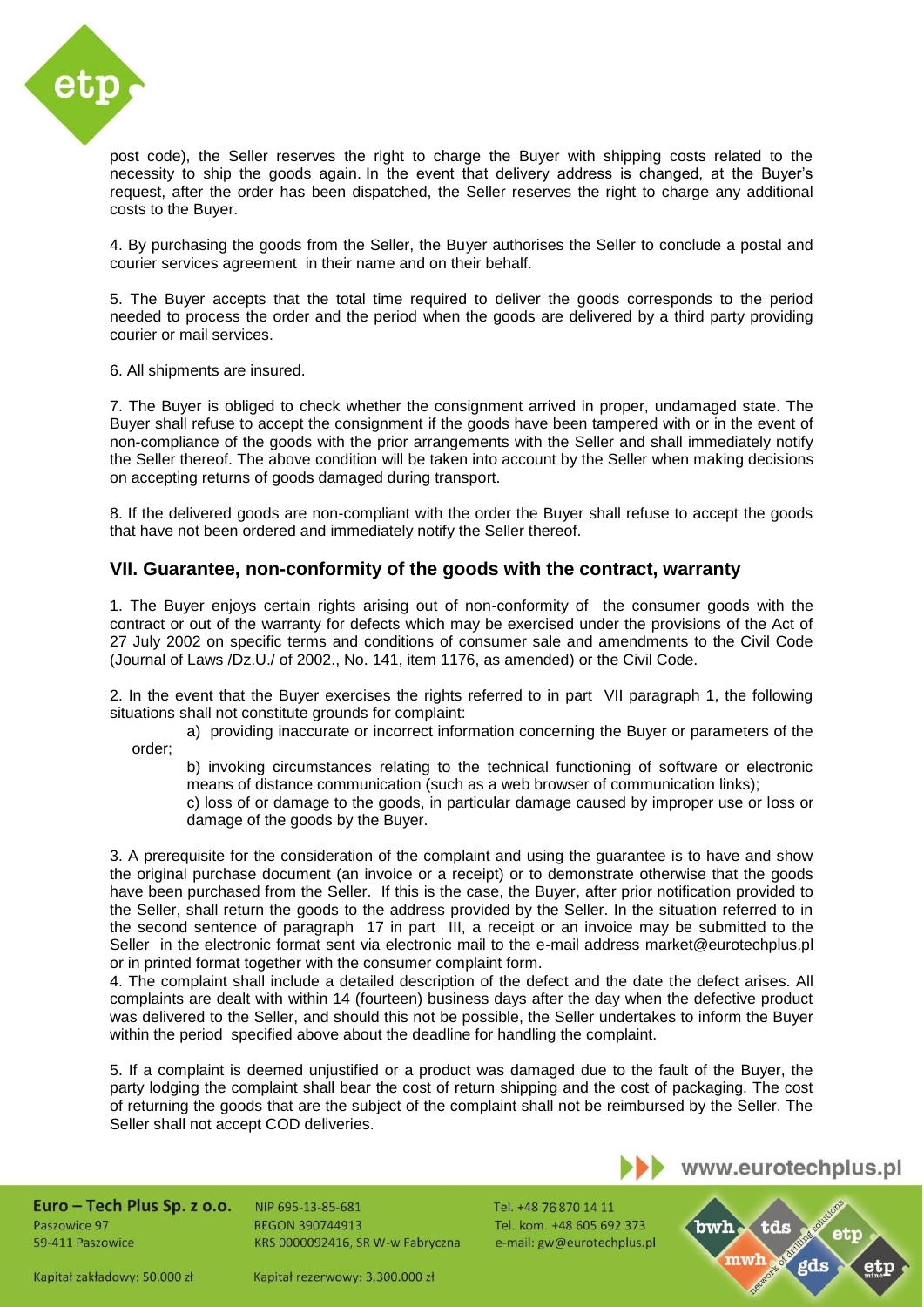

6. If a complaint is accepted, depending on the content of the complaint, the defective goods will be repaired or replaced free of charge, unless the repair or replacement is impossible or requires excessive costs. When assessing the excessive costs, the following factors shall be taken into account: the value of the goods in accordance with the contract, the type and degree of noncompliance and any inconvenience to which the Buyer would be exposed to if the Buyer's claim was to be satisfied by other means.

7. If the Buyer, due to reasons set out in paragraph 6, may not require repair or replacement, or if the Seller is not able to satisfy such a request in a timely manner, or if the repair or replacement would cause considerable inconvenience to the Buyer, he Buyer has the right to demand an appropriate reduction in price or seek to rescind the contract. The right of rescission may not be exercised if the inconsistency of the consumer goods with the contract is irrelevant. If the Buyer exercises their right to seek price reduction or the right of rescission, the Seller shall refund the Buyer the appropriate amount to the bank account provided by the Buyer within 14 (fourteen) business days from the date of receiving a relevant statement from the Buyer.

8. If the Buyer is not a consumer (within the meaning of article 22<sup>1</sup> of the Civil Code), the parties exclude liability of the Seller under implied warranty for defects (article 558 § 1 of the Civil Code).

#### **VIII. Returns if the contract is rescinded without giving reasons**

1. The Buyer being a consumer (within the meaning of article 22<sup>1</sup> of the Civil Code), that purchased goods from the Seller according to the provisions of the Act, may rescind the contract without giving reasons with 14 (fourteen) days from the date of delivery. The rescission may concern the entire or a part of the order.

2. In the event that the Buyer referred to in paragraph 1, submits a [Notice](http://www.osovski.pl/data/include/cms/dokumenty_formularze/odstapienie_3.pdf) of Rescission, the goods which the notice refers to must be returned (to the address: Euro-Tech Plus Sp. z o.o. ul. Kolejowa 13, 59-400 Jawor) immediately, but not later than within 14 (fourteen) days after the date on which the Seller receives the said Notice of Rescission.

3. The Goods returned by the Buyer shall be properly packed to prevent damage during transportation.

The Buyer shall bear direct costs of the return of the goods. The Seller shall not accept COD deliveries. The Buyer is liable for any decrease in value of the product resulting from using it in a manner that goes beyond what is necessary to establish the nature, features, and functionality of the product.

4. In the case of rescinding a distance contract, the contract shall be deemed not to have been concluded. The Seller is required to promptly, within no more than 14 days from the day of receipt of the consumer's notice of rescission, reimburse the Buyer for all the costs incurred by the latter, excluding the costs of delivery. The Seller (unless they offer to collect the goods by themselves from the Buyer) may withhold the repayment of the Buyer's costs until the goods have been returned or the Buyer has provided confirmation that the goods have been sent back, whichever occurs first.

5. If an invoice has been issued for the goods being returned, a corrective invoice will be issued. The original and a copy of the corrective invoice shall be sent to the Buyer in the manner agreed with the Buyer. The Buyer shall sign and return the copy of the corrective invoice.

#### **IX. Personal data protection**

1. The administrator of personal data is Euro-Tech Plus Sp. z o.o., Paszowice 97, 59-411 Paszowice.

2. If you require detailed information about the Company's Data Protection Policy please refer to our Privacy Policy.

Euro - Tech Plus Sp. z o.o. Paszowice 97 59-411 Paszowice

NIP 695-13-85-681 **REGON 390744913** KRS 0000092416, SR W-w Fabryczna

Kapitał rezerwowy: 3.300.000 zł

Tel. +48 76 870 14 11 Tel. kom. +48 605 692 373 e-mail: gw@eurotechplus.pl bwh tds

www.eurotechplus.pl